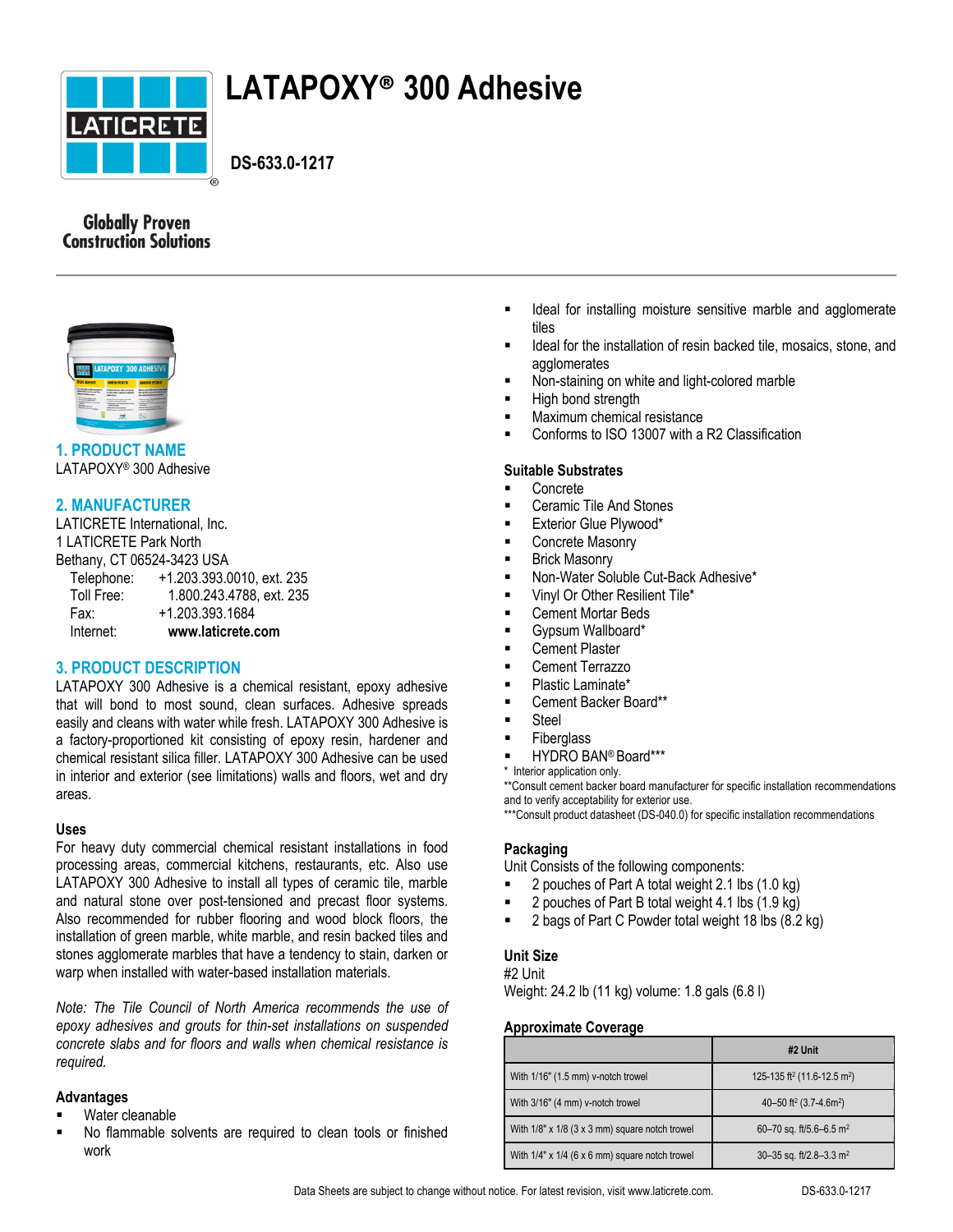#### **Shelf Life**

Factory sealed containers of this product are guaranteed to be of first quality for two (2) years\*\*\*.

High humidity will reduce the shelf life of bagged product.

#### **Limitations**

- For veneer installations using this product, consult local building code requirements regarding limitations and installation system specifications.
- Not for use as a grout. Use SPECTRALOCK® PRO Premium Grout† , SPECTRALOCK PRO Grout† , LATAPOXY® SP–100, PERMACOLOR® Select or SPECTRALOCK 2000 IG.
- Do not install when surface temperature is below 60°F (16°C) or above 90°F (32°C).
- Not for use as a wear surface.
- Adhesives for ceramic tile and stone are not replacements for waterproofing membranes. When a waterproofing membrane is required, use a LATICRETE® Waterproofing Membrane (see Section 10 FILING SYSTEMS).
- Consult LATICRETE Technical Services on limitations for exterior installations.

*Note: Surfaces must be structurally sound, stable and rigid enough to support ceramic/stone tile, thin brick and similar finishes. Substrate deflection under all live, dead and impact loads, including concentrated loads, must not exceed L/360 for thin bed ceramic tile/brick installations or L/480 for thin bed stone installations where*  L=span length (except where local building codes specify more *stringent deflection requirements)*

#### **Cautions**

Consult SDS for more safety information.

- During cold weather, protect finished work from traffic until fully cured.
- LATAPOXY® 300 Adhesive Part A is corrosive until fully cured. Damage to eyes or skin is possible.
- Wait 14 days after the final grouting period before filling water features with water at 70°F (21°C).
- Contains silica sand. Silica sand may cause cancer or serious lung problems. Avoid breathing dust. Wear a respirator in dusty areas.
- Keep out of reach of children.

#### **4. TECHNICAL DATA**

#### **VOC/LEED Product Information**



This product has been certified for Low Chemical Emissions (ULCOM/GG UL2818) under the UL GREENGUARD Certification Program for Chemical Emissions for Building Materials, Finishes and Furnishings (UL 2818 Standard) by UL Environment.

Total VOC Content (grams/liter) of product is 24 g/L.

**Applicable Standards** ANSI A118.3, EN 12004 and ISO 13007

#### **Performance Properties**

| <b>Test</b>                                         | Method                    | <b>Specification</b>                                    | <b>Results</b>                                          |
|-----------------------------------------------------|---------------------------|---------------------------------------------------------|---------------------------------------------------------|
| <b>Quarry Tile Shear</b><br><b>Bond Strength</b>    | ANSI<br>A118.3-5.5        | >1000 psi<br>(6.9 MPa)                                  | >1000 psi<br>(6.9 MPa)                                  |
| <b>Tensile Strength</b>                             | <b>ANSI</b><br>A118.3-5.7 | >1000 psi<br>(6.9 MPa)                                  | 1000-1400 psi<br>$(6.9-9.6 MPa)$                        |
| <b>Compressive Strength</b>                         | <b>ANSI</b><br>A118.3-5.6 | >3500 psi<br>(24.1 MPa)                                 | 5000-5400 psi<br>(34.4-37.2 MPa)                        |
| <b>Thermal Shock</b><br>Resistance                  | <b>ANSI</b><br>A118.3-5.8 | >500 psi<br>(3.4 MPa)                                   | 600-700 psi<br>$(4.1 - 4.8 \text{ MPa})$                |
| Shrinkage                                           | <b>ANSI</b><br>A118.3-5.3 | < 0.25%                                                 | $0 - 0.1%$                                              |
| Sag Resistance                                      | <b>ANSI</b><br>A118.3-5.4 | No shape change                                         | Pass                                                    |
| <b>Water Cleanability</b>                           | <b>ANSI</b><br>A118.3-5.1 | >80 minutes                                             | >80 minutes                                             |
| <b>Shear Adhesion</b><br>Strength                   | ISO 13007-24.3.4          | $\geq$ 2 N/mm <sup>2</sup>                              | $\geq$ 2 N/mm <sup>2</sup>                              |
| Shear Adhesion<br>Strength after Water<br>Immersion | ISO 13007-24.3.5          | $\geq$ 2 N/mm <sup>2</sup>                              | $\geq$ N/mm <sup>2</sup>                                |
| Shear Adhesion After<br><b>Thermal Shock</b>        | ISO 13007-24.3.8          | $\geq$ 2 N/mm <sup>2</sup>                              | $\geq$ 2 N/mm <sup>2</sup>                              |
| Open Time: Tensile<br><b>Adhesion Strength</b>      | ISO 13007-24.1            | $>0.5$ N/mm <sup>2</sup> in not<br>less than 20 minutes | $>0.5$ N/mm <sup>2</sup> in not<br>less than 20 minutes |

Specifications subject to change without notification. Results shown are typical but reflect test procedures used. Actual field performance will depend on installation methods and site conditions. **Classification in Compliance with EN 12004**

LATAPOXY 300 Epoxy Adhesive is an improved reaction resin adhesive classified as R2. LATAPOXY 300 Epoxy Adhesive is CE marked, as declared in report no. 50/0776/05 issued by Materialprüfungs-und Versuchsanstalt Neuwied Forschungsinstitut für Vulkanische Baustoffe GmbH (Neuwied, Germany)

#### **Working Properties (70°F [21°C])**

| Pot Life                  | 45 minutes                |
|---------------------------|---------------------------|
| Time to Grout             | 12 hours                  |
| Time to Light Traffic     | 12 hours                  |
| Time to Heavy Traffic     | 24 hours                  |
| Minimum Application Layer | $1/8$ in $(3 \text{ mm})$ |
| Maximum Application Layer | $3/8$ in $(9 \text{ mm})$ |
| <b>Wet Density</b>        | 13.2 lb/gal (1.59 g/ml)   |

# **CHEMICAL RESISTANCE CHART**

LATAPOXY® 300 Adhesive

| <b>REAGENT TYPE</b><br>at (70°F [21°C]) | LATAPOXY <sup>®</sup> 300 Adhesive EXPOSURE LEVEL |           |
|-----------------------------------------|---------------------------------------------------|-----------|
|                                         | <b>Intermittent</b>                               | Constant  |
| Citric Acid 10%                         | R                                                 | R         |
| Sulfuric Acid 10%                       | $\mathsf{R}$                                      | R         |
| Hydrochloric Acid 10%                   | $\mathsf{R}$                                      | R         |
| Lactic Acid 5%                          | R                                                 | R         |
| Vinegar                                 | R                                                 | NR.       |
| Acetic Acid 10%                         | $\mathsf{R}$                                      | <b>NR</b> |
| Nitric Acid 10%                         | R                                                 | R         |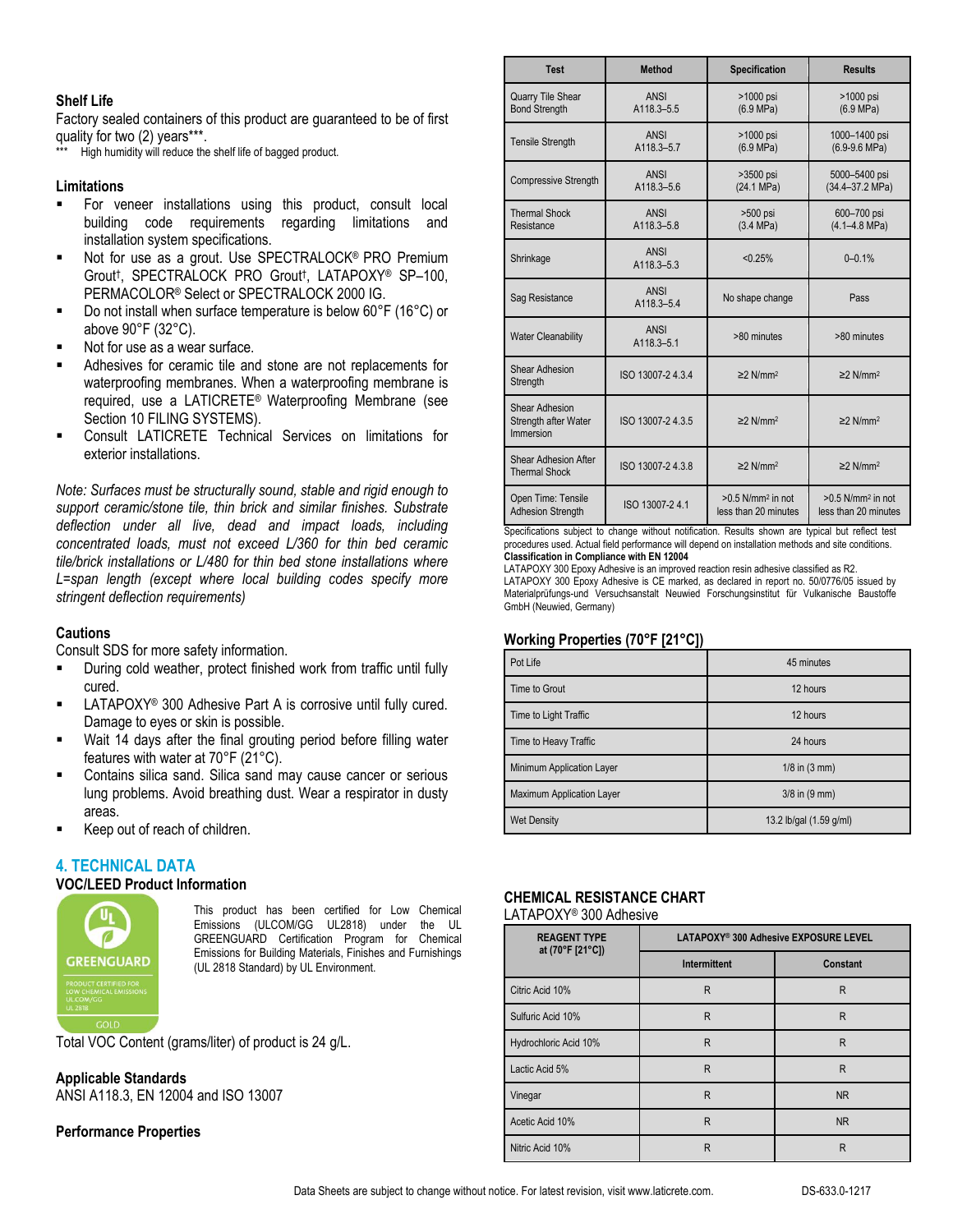| Sodium Hydroxide 10%           | R            | $\mathsf{R}$ |
|--------------------------------|--------------|--------------|
| Sodium Chloride 10%            | R            | $\mathsf{R}$ |
| <b>Concentrated Detergents</b> | R            | $\mathsf{R}$ |
| Ammonium Hydroxide             | $\mathsf{R}$ | $\mathsf{R}$ |
| Sugars                         | R            | $\mathsf{R}$ |
| Gasoline                       | R            | R            |
| <b>Cooking Oils</b>            | R            | $\mathsf{R}$ |
| Turpentine                     | R            | $\mathsf{R}$ |
| <b>Mineral Spirits</b>         | R            | $\mathsf{R}$ |
| Toluene                        | <b>NR</b>    | <b>NR</b>    |
| Xylene                         | <b>NR</b>    | <b>NR</b>    |

**R**= Recommended **NR**= Not Recommended Chemical Resistance determined in accordance with ASTM C267-1982.

**NOTES TO SPECIFIER**: Use the constant exposure recommendations for intermittent exposure to reagents at temperatures above 90°F (32°C).

# **5. INSTALLATION**

#### **Surface Preparation**

All surfaces should be between 60°F (16°C) and 90°F (32°C) and structurally sound, clean and free of all dirt, oil, grease, paint, concrete sealers or curing compounds. Rough or uneven concrete surfaces should be made smooth with Latex Portland<br>Cement Underlayment to provide a wood float Cement Underlayment to provide a wood float (or better) finish. Installation may be made on a damp surface. New concrete slabs must be damp cured and 28 days old prior to application. All slabs must be plumb and true to within 1/4" (6 mm) in 10 ft (3 m). Expansion joints shall be provided through the tile work from all construction or expansion joints in the substrate. Follow ANSI specification A108.01-3.7 "Requirements for Movement Joints: Preparations by Other Trades" or TCNA detail EJ-171 "Movement Joints—Vertical & Horizontal". Do not cover expansion joints with mortar.

*Note: Temperature will effect working properties of LATAPOXY 300 Adhesive. Warm temperatures will speed curing and shorten working time. Cool temperatures will slow curing and require longer time to traffic. Store LATAPOXY 300 Adhesive at 70°F (21°C) for 24 hours prior to use.*

- 1. Installer must verify that deflection under all live, dead and impact loads of interior plywood floors does not exceed industry standards of L/360 for ceramic tile and brick or L/480 for stone installations where L=span length.
- 2. Minimum construction for interior plywood floors. **SUBFLOOR:** 5/8" (15 mm) thick exterior glue plywood, either plain with all sheet edges blocked or tongue and groove, over bridged joints spaced 16" (400 mm) o.c. maximum; fasten plywood 6" (150 mm) o.c. along sheet ends and 8" (200 mm) o.c. along intermediate supports with 8d ring-shank, coated or hot dip galvanized nails (or screws); allow 1/8" (3 mm) between sheet ends and 1/4" (6 mm) between sheets edges; all sheet ends must be supported by a framing member; glue sheets to joints with construction adhesive.

**UNDERLAYMENT:** 5/8" (15 mm) thick exterior glue plywood fastened 6" (150 mm) o.c. along sheet ends and 8" (200 mm) o.c. in the panel field (both directions) with 8d ring-shank, coated or hot dip galvanized nails (or screws); allow 1/8" (3 mm) to 1/4" (6 mm) between sheets and 1/4" (6 mm) between sheet edges and any abutting surfaces; offset underlayment joints from joints in subfloor and stagger joints between sheet ends; glue underlayment to subfloor with construction adhesive. Refer to Technical Data Sheet 152 "Bonding Ceramic Tile Stone or Brick Over Wood Floors" for complete details.

3. DO NOT bond to particle board, OSB, luan, Masonite® or hardwood surfaces.

#### **Mixing**

Pour LATAPOXY 300 Adhesive Part A and Part B into a clean mixing pail and mix thoroughly. Add LATAPOXY 300 Part C Filler Powder and mix to a smooth, trowelable consistency. Mortar is ready for use immediately after mixing.

#### **Application**

Apply mortar to the substrate with the flat side of the trowel, pressing firmly to work into surface. Comb on additional mortar with the notched side.

*Note: Use the proper sized notched trowel to ensure full bedding of the tile. Back butter large tiles > 8" x 8" (>200 mm x 200 mm) to provide full bedding and firm support. Place tiles into wet, sticky mortar and beat in using a beating block and rubber mallet to embed tile and adjust level. Check mortar for complete coverage by periodically removing a tile and inspecting bedding mortar transfer onto back of tile.*

# **6. AVAILABILITY AND COST**

#### **Availability**

LATICRETE® and LATAPOXY materials are available worldwide. **For Distributor Information, Call:**

Toll Free: 1.800.243.4788 Telephone: +1.203.393.0010 For on-line Distributor information, visit LATICRETE at **www.laticrete.com.**

# **Cost**

Contact a LATICRETE Distributor in your area.

# **7. WARRANTY**

| See 10. Filing System |                                         |  |
|-----------------------|-----------------------------------------|--|
| DS 230.13:            | LATICRETE <sup>®</sup> Product Warranty |  |
| A component of:       |                                         |  |
| DS 230.99:            | LATICRETE Lifetime System               |  |
|                       | Warranty (United States and Canada)     |  |
| DS 230.12HC:          | LATICRETE Home Center 10 Year System    |  |
|                       | Warranty                                |  |
| DS 700.12HC:          | LATICRETE Home Center Lifetime System   |  |
|                       | Warranty                                |  |
| TDS 179               | Pool Maintenance Guide                  |  |

# **8. MAINTENANCE**

LATICRETE and LATAPOXY<sup>®</sup> grouts require routine cleaning with a neutral pH soap and water. All other LATICRETE and LATAPOXY materials require no maintenance but installation performance and durability may depend on properly maintaining products supplied by other manufacturers.

All stone and tile should be maintained and sealed with LATICRETE STONETECH® professional products as appropriate for the specific tile/stone and installation situation.